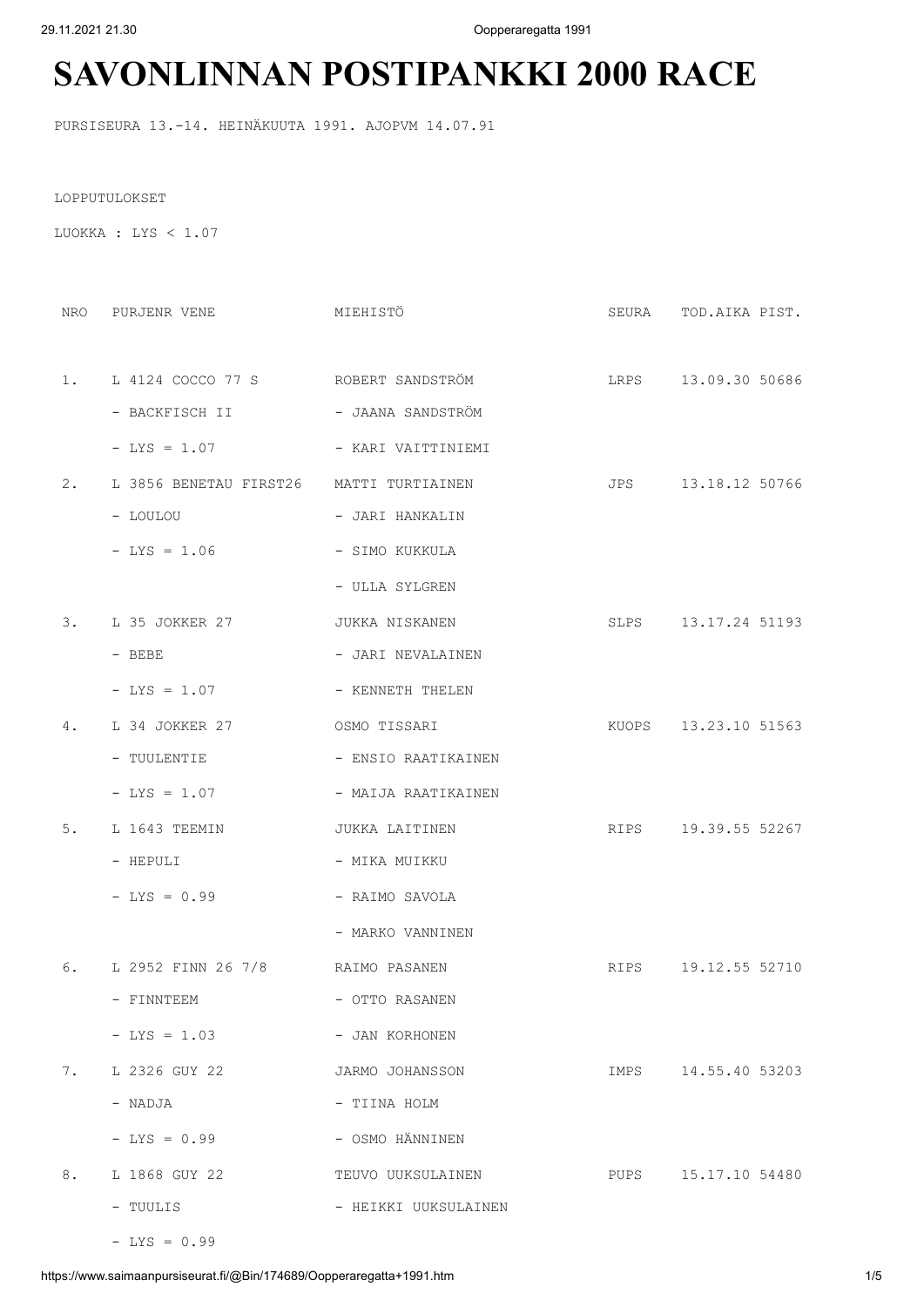| 29.11.2021 21.30 |                                                            |                                         | Oopperaregatta 1991 |                       |  |
|------------------|------------------------------------------------------------|-----------------------------------------|---------------------|-----------------------|--|
| 9.               | L 136 HELSMAN 20 SAKARI VENTO                              |                                         |                     | LRPS 15.46.35 55659   |  |
|                  | - AIJAA                                                    | - SEPPO HYNYNEN                         |                     |                       |  |
|                  | $-LYS = 0.98$                                              | - HELENA LAARI                          |                     |                       |  |
| 10.              | L 2379 FE 83                                               | VEIKKO PESONEN                          |                     | SLPS 14.36.20 56261   |  |
|                  | - SUPRA                                                    | - PEKKA PESONEN                         |                     |                       |  |
|                  | $-LYS = 1.07$                                              | - JUKKA PESONEN                         |                     |                       |  |
|                  |                                                            | - VEIKKO KARVANEN                       |                     |                       |  |
|                  | 11. L 2274 FE 83                                           | KARI PITKÄLÄ                            |                     | LUONTK 15.02.40 57951 |  |
|                  | - MINNA                                                    | - JORMA HARTIHAINEN                     |                     |                       |  |
|                  | $-LYS = 1.07$                                              | - ANTTI JUSSI PITKÄLÄ                   |                     |                       |  |
|                  |                                                            | - OSSI AHVENINEN                        |                     |                       |  |
|                  |                                                            | - JUSSI SORAMÄKI                        |                     |                       |  |
|                  | 12. L 1397 AVANCE 24 PETTERI HYRYLÄ                        |                                         |                     | IMPS 15.47.00 57956   |  |
|                  | - MEDEIA                                                   | - EIJA HYRYLÄ                           |                     |                       |  |
|                  | - LYS = 1.02 - HANNU HEIKKINEN                             |                                         |                     |                       |  |
|                  |                                                            | - KIRSI KORPELA                         |                     |                       |  |
|                  |                                                            | 13. L 5181 SUNWIND 27 REINO VOUTILAINEN |                     | LRPS 16.27.55 60461   |  |
|                  | - MARGARETA                                                | - HELENA VOUTILAINEN                    |                     |                       |  |
|                  | $-LYS = 1.02$                                              | - JANI VOUTILAINEN                      |                     |                       |  |
|                  |                                                            | - ERNO VOUTILAINEN                      |                     |                       |  |
|                  | 19. L 52.93 GUY 22                                         | JOUNI JÄNTTI                            |                     | SLPS 17.19.55 61197   |  |
|                  | - T&127ULETAR                                              | - SAKARI KOIVULA                        |                     |                       |  |
|                  | $-$ LYS = 0.98 $-$ RAUNO KOSSI                             |                                         |                     |                       |  |
| 15.              | L 7735 FENIX CSKO PUTUS                                    |                                         |                     | SLPS 19.04.55 72817   |  |
|                  | - ANNINA II                                 JOUKO RINNEMAA |                                         |                     |                       |  |
|                  | $-$ LYS = 1.06 $-$ PAAVO PUTUS                             |                                         |                     |                       |  |
| 16.              |                                                            | L 3992 TEEMIN JUHANI IHALAINEN          | JORVS DNF           |                       |  |
|                  | - LUMIKKI                                                  | - PEKKA KÄRKKÄINEN                      |                     |                       |  |
|                  | - LYS = 0.99 - MARI IHALAINEN                              |                                         |                     |                       |  |
|                  | 17. L 67 JOE 17                                            | HANNU NIEMINEN                          | SLPS DNF            |                       |  |
|                  | - KAAKKURI                                                 | - JUSSI NIEMINEN                        |                     |                       |  |
|                  | $-LYS = 0.88$                                              |                                         |                     |                       |  |
|                  | 18. L 102 SULKA                                            | ESKO MATTSON                            | KUOPS DNF           |                       |  |
|                  | - GATEIA                                                   | - PASI OLLIKAINEN                       |                     |                       |  |
|                  | $-LYS = 0.91$                                              | - KATJA HEDBERG                         |                     |                       |  |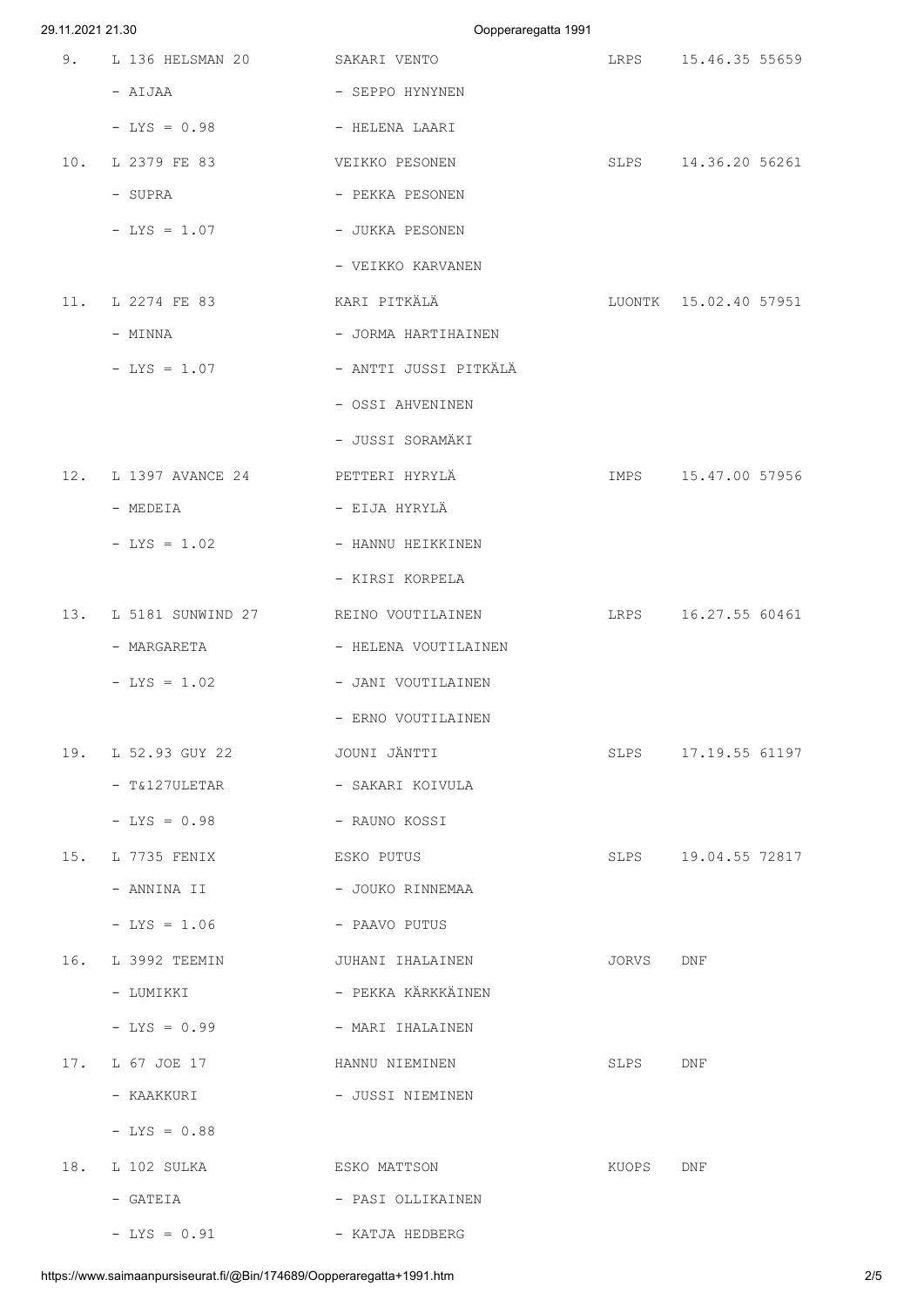$\bullet$ 

|    | $\bullet$ LUOKKA : LYS > 1.08                             |                                                                |                      |
|----|-----------------------------------------------------------|----------------------------------------------------------------|----------------------|
|    |                                                           | NRO PURJENR VENE MIEHISTÖ SEURA TOD. AIKA PIST.                |                      |
|    |                                                           |                                                                |                      |
|    | $1.$ $D-65$ $X-99$                                        | SIMO KOKKO                                                     | KUOPS 10.30.45 46928 |
|    | - BANGEBUXEN                               JOUKO KAUHANEN |                                                                |                      |
|    | - LYS = 1.29 - VELI KÄRKKÄINEN                            |                                                                |                      |
|    |                                                           | - TEUVO PELKONEN                                               |                      |
|    |                                                           | - YRJÖ VUORINNE                                                |                      |
|    |                                                           | 2. L 2760 BANNER 28 JARMO KOHONEN LRPS 11.48.20 98025          |                      |
|    | - PUNANE TORI - KARI PEUHKURI                             |                                                                |                      |
|    | $-LYS = 1.13$                                             | - PERTTI VAINIKKA                                              |                      |
| 3. |                                                           | L 2986 INFERNO 29 HEIKKI ÄNGESLEVÄ SLPS 12.16.30 49935         |                      |
|    | - LADY LAKE                                               |                                                                |                      |
|    | $-LYS = 1.13$                                             |                                                                |                      |
| 9. |                                                           | L 3645 INFERNO 29 KARI OJALA LRPS 12.17.55 50031               |                      |
|    | - LE BORELLO         - RIITTA OJALA                       |                                                                |                      |
|    | $-LYS = 1.13$                                             | - JONI OJALA                                                   |                      |
|    |                                                           | - JUHO OJALA                                                   |                      |
|    |                                                           | 5. L g233 INFERNO 33 KIMMO HAUTAMAA                            | IMPS 11.42.15 50191  |
|    | - ANNICA                                                  | - JORMA HAUTAMAA                                               |                      |
|    | - LYS = 1.19 - SIRKKA HAUTAMAA                            |                                                                |                      |
|    |                                                           | - LEIF SABELSTRÖM                                              |                      |
|    | 6. L 645 HOTNIA 6                                         | ANSSI PEUHKURI                 LRPS             12.50.05 50363 |                      |
|    | - HEILI                                                   | - JOUNI KAURIA                                                 |                      |
|    | $-LYS = 1.09$                                             | - RITVA KAURIA                                                 |                      |
|    |                                                           | - JOHANNA PEUHKURI                                             |                      |
|    |                                                           | - JUKKA KAURIA                                                 |                      |
|    |                                                           | - TIINA LIPPONEN                                               |                      |
|    |                                                           | 7. L 657 BOTNIA 6 MATTI LAHTI 1888 12.51.55 50483              |                      |
|    | - LAPINHA                                                 | - TUOMO KOTINEVA                                               |                      |
|    | $-LYS = 1.09$                                             | - PATRIC JAUQUET                                               |                      |
|    |                                                           | - HANNU PENTTILÄ                                               |                      |

- ARI VELIMAA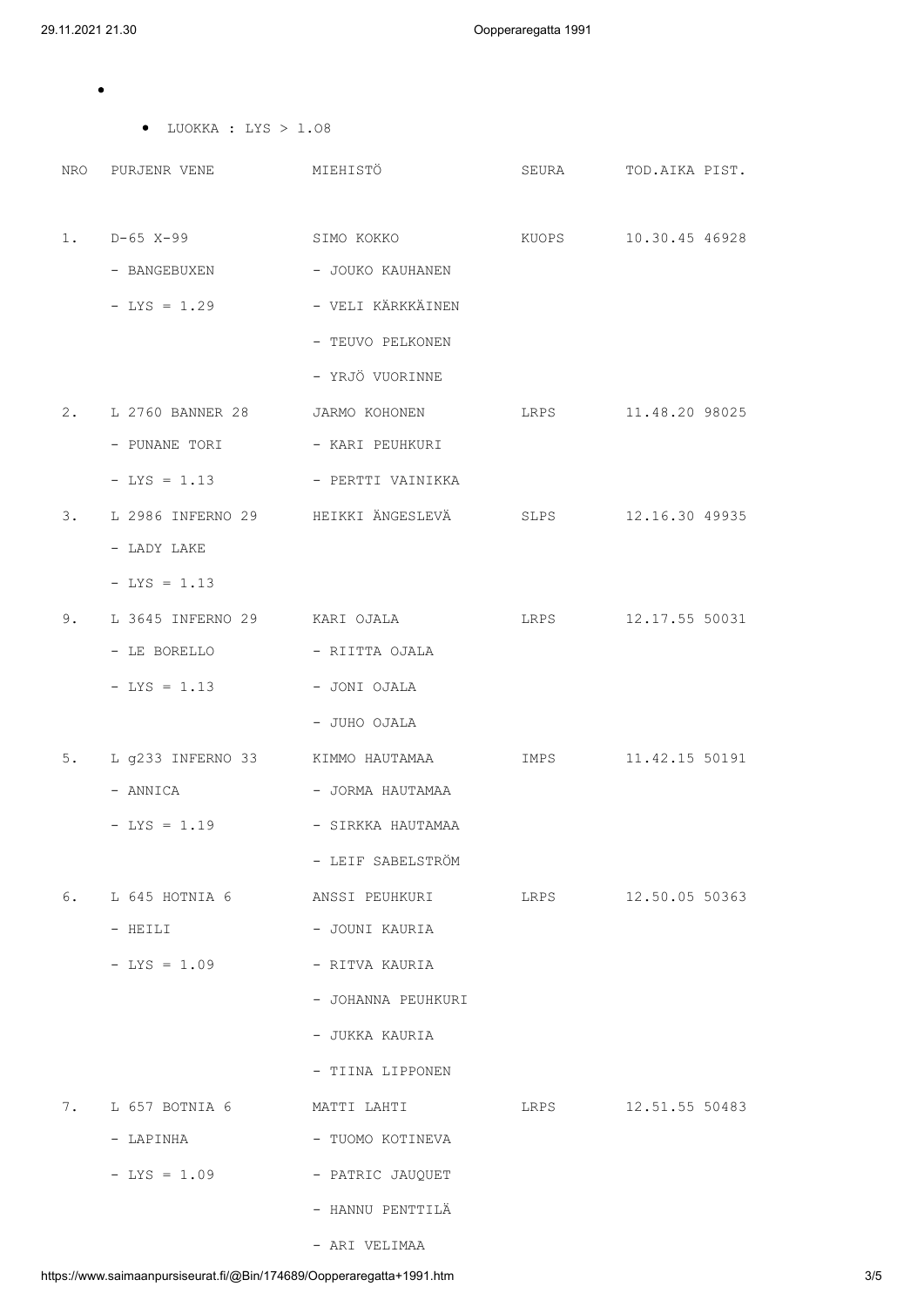## 29.11.2021 21.30 Oopperaregatta 1991

|     | 8. L 644 BOTNIA 6 PEKKA KERMAN                              |                                                                                                 | KUOPS 12.52.17 50507 |
|-----|-------------------------------------------------------------|-------------------------------------------------------------------------------------------------|----------------------|
|     | $-$ SINE                                                    | - OSMO LEHTO                                                                                    |                      |
|     | - LYS = 1.09 - SULO HILTUNEN                                |                                                                                                 |                      |
|     |                                                             | - RAIMO HÄMÄLÄINEN                                                                              |                      |
|     |                                                             | 9. L 2445 NF                     MATTI AHONEN                   LRPS             12.38.52 50541 |                      |
|     | - MARLEENA                                                  | - JUKHA AHONEN                                                                                  |                      |
|     | $-LYS = 1.11$                                               | - JYRKI PESONEN                                                                                 |                      |
|     |                                                             | - TAPANI PESU                                                                                   |                      |
|     |                                                             | - JARI RIKKONEN                                                                                 |                      |
|     |                                                             | 10. L 795 ALBIN EXPRESS    ILKKA SEPPÄNEN         LRPS         12.47.35 50661                   |                      |
|     | - ALFRIDA                                                   | - JYRKI KARINIEMI                                                                               |                      |
|     | $-$ LYS = 1.10 $-$ EERO HÄTINEN                             |                                                                                                 |                      |
|     |                                                             | - TIMO KAITILA                                                                                  |                      |
|     |                                                             | 11. L 3526 NF 30 PEKKA HUMALA KUOPS 12.91.00 50683                                              |                      |
|     | - HUVINVUOKSI                                               | - VESA KASKENPÄÄ                                                                                |                      |
|     | $-$ LYS $=$ 1.11                                            | - ERKKI KERTTULA                                                                                |                      |
|     |                                                             | - HANNU JUUTINEN                                                                                |                      |
|     |                                                             | 12. L 18.17 NF 30 JOUNI RIIHELÄ MPS 12.99.55 51276                                              |                      |
|     | - KATRILLI                                   ANTTI PÖNTINEN |                                                                                                 |                      |
|     | $-$ LYS = 1.11 $-$ JARMO SALO                               |                                                                                                 |                      |
|     |                                                             | - LAURA KIRJALAINEN                                                                             |                      |
|     |                                                             | - JUHA PUTKONEN                                                                                 |                      |
|     |                                                             | 13. L 527 HOTNIA 6 50 JUHANI ISOTALO 51RPS 13.07.25 51497                                       |                      |
|     | - FATMAI                                                    | - SIMO HOLOPAINEN                                                                               |                      |
|     | $-LYS = 1.09$                                               | - TOMMI ISOTALO                                                                                 |                      |
| 19. |                                                             | L 4518 INFERNO 29 EERIC HOCKSELL TMPS                                                           | i2.40.25 51556       |
|     | - CHANDI                                                    | - RISTO SANDHOLM                                                                                |                      |
|     | - LYS = 1.13 - JUKKA GRÖNBLOM                               |                                                                                                 |                      |
|     |                                                             | - KALLE HOCKSELL                                                                                |                      |
|     |                                                             | - LAURA HOCKSELL                                                                                |                      |
|     |                                                             | - AKI GRÖNBLOM                                                                                  |                      |
|     |                                                             |                                                                                                 | IMPS 12.42.40 51709  |
|     | - SIBYLLA                                                   | – ANSSI MYYRÄ                                                                                   |                      |
|     | $-LYS = 1.13$                                               | - PEKKA SALLINEN                                                                                |                      |
|     |                                                             | - REIMA VÄINÖLÄ                                                                                 |                      |